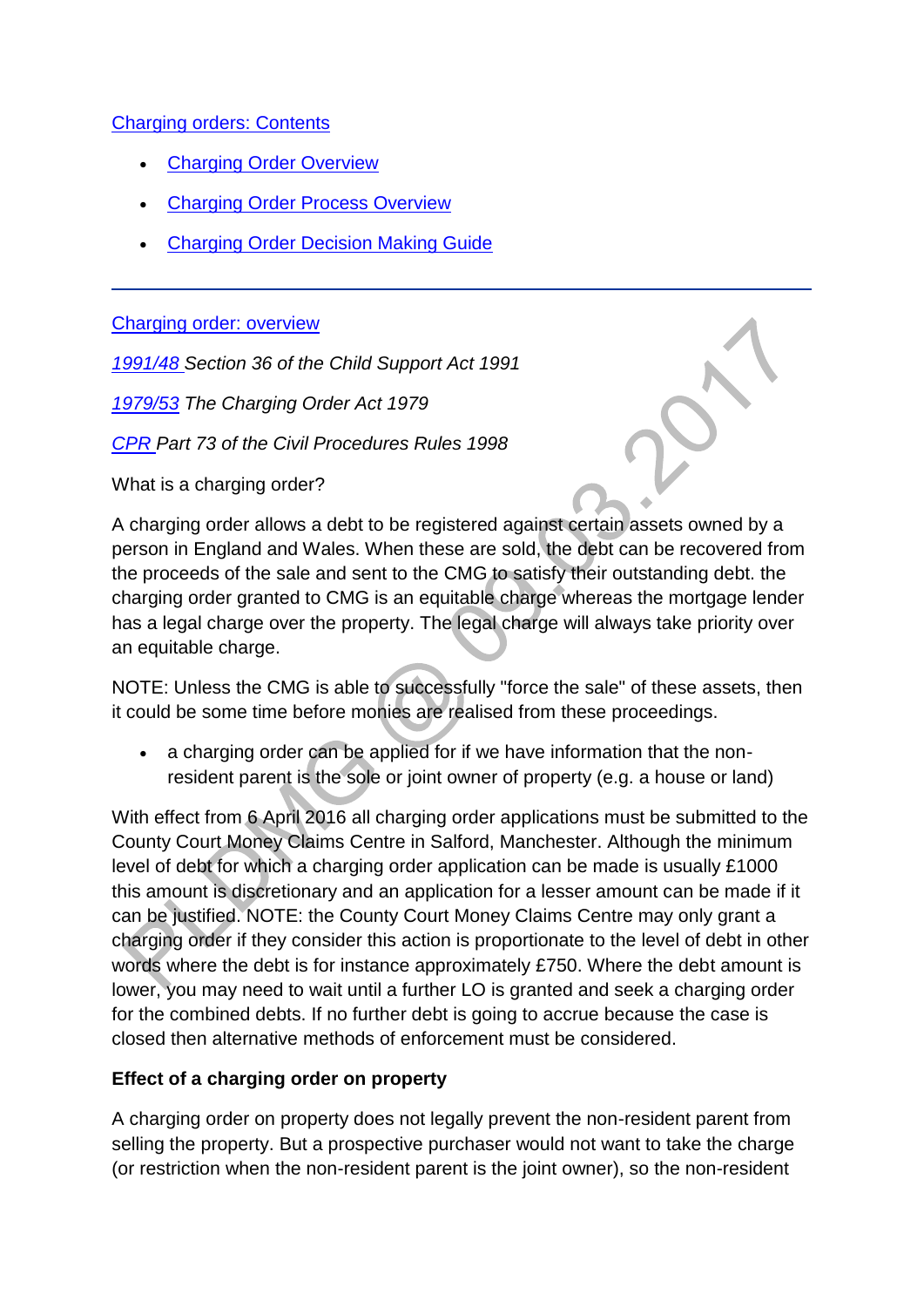parent would find it difficult to sell or re-mortgage the property while the charge is in place.

Once a final charging order has been granted and registered with HM Land Registry, the CMG may request through the county courts that the property (be it dwelling or asset) is sold to provide monies to satisfy the outstanding debt.

Refer to the guidance on [orders for sale](http://np-cmg-sharepoint.link2.gpn.gov.uk/sites/policy-law-and-decision-making-guidance/Pages/Legal%20Enforcement%20-%20England%20and%20Wales/Order-for-Sale.aspx) for further information about this.

Return to [Contents](http://np-cmg-sharepoint.link2.gpn.gov.uk/sites/policy-law-and-decision-making-guidance/Pages/Legal%20Enforcement%20-%20England%20and%20Wales/Charging-Orders.aspx#cocontent)

[Charging order process: overview](http://np-cmg-sharepoint.link2.gpn.gov.uk/sites/policy-law-and-decision-making-guidance/Pages/Legal%20Enforcement%20-%20England%20and%20Wales/Charging-Orders.aspx)

Charging order process

This section covers the processes you would need to follow if you decide that charging order action is appropriate, and includes information about:

- the processes to follow if the non-resident parent is going to imminently sell their property
- interim charging orders
- final charging orders
- Land Registry
- registering an interim order with the Land Registry
- registering a final order with the Land Registry.

Refer to the [Decision Making Guidance](http://np-cmg-sharepoint.link2.gpn.gov.uk/sites/policy-law-and-decision-making-guidance/Pages/Legal%20Enforcement%20-%20England%20and%20Wales/Charging-Orders.aspx#codmg) for further advice about the points you would need to consider if you are trying to decide whether charging order action is appropriate.

### **Imminent sale of non-resident parent's property**

If you decide that a charging order is appropriate and you find out that the nonresident parent may be imminently selling a property you must take immediate action.

You must:

- consider whether it is appropriate to take freezing order action and if not
- make a charging order application immediately, and
- make the Court Presenting Officer aware of the circumstances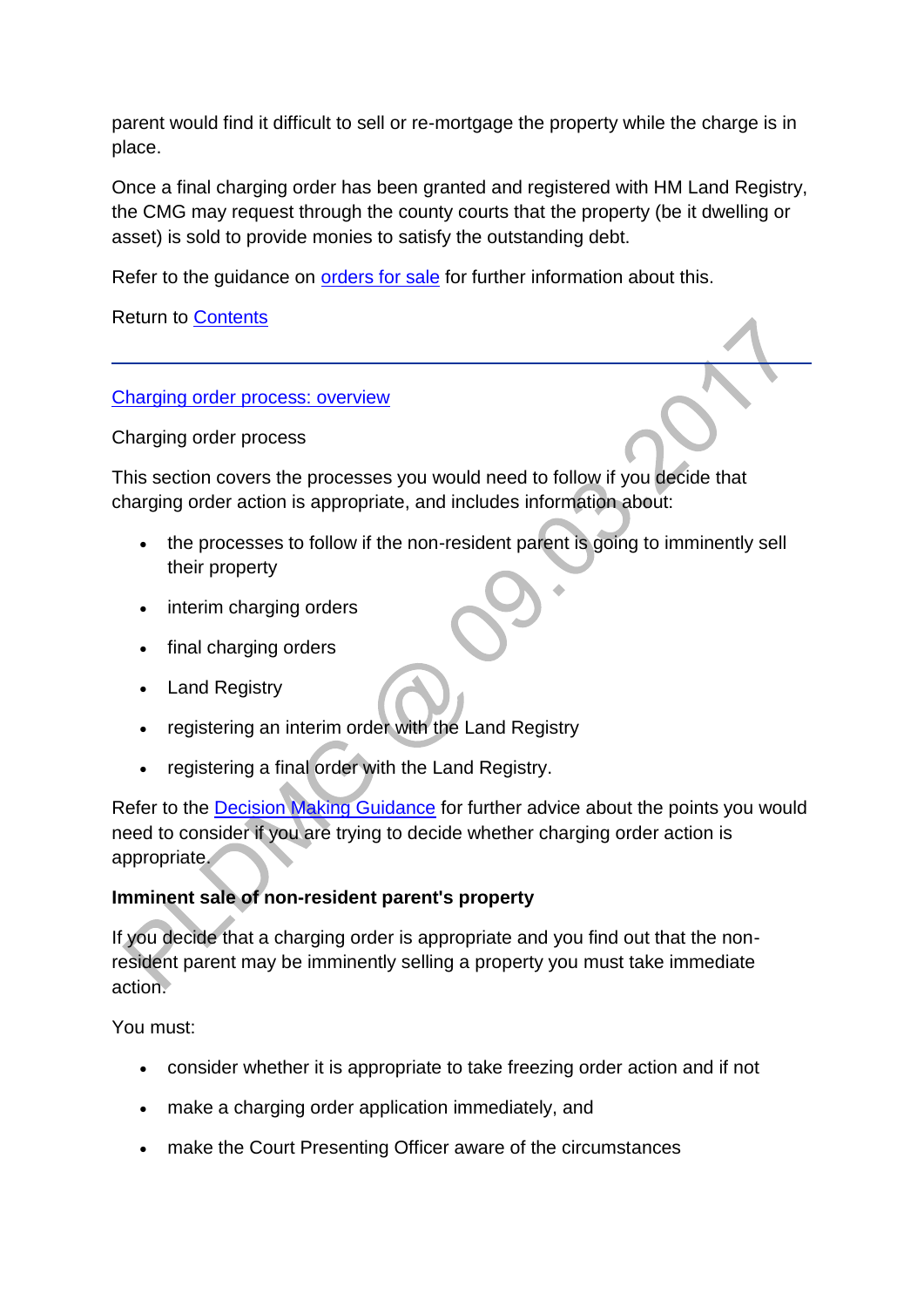If you know that the non-resident parent is likely to be sell the property (for example: the property is on the market) before the CMG gets an interim charging order, the CMG can register a Unilateral Notice (UN1) with the Land Registry to warn potential purchasers of the CMG's interest. NOTE: the UN1 form must be authorised by a solicitor.

You must send a certified copy of the charging order application when issuing the Unilateral Notice to the Land Registry so that they can establish the link between the debt and the interest in land. The registration will be rejected without the charging order application. The charging order application made to the County Court Money Claims Centre should be marked as "Urgent: Imminent Sale " to ensure that it will be dealt with as a priority by the County Court Money Claims Centre.

NOTE: the non-resident parent or the joint owner can ask the Land Registry to cancel the UN1. If this happens, the CMG will be notified of the cancellation and asked to validate its claim and given 15 working days to object to the cancellation request. If no response is received by Land Registry within the 15 working days the unilateral notice will be cancelled.

Where a property is likely to be transferred, or has already been transferred to another owner and you believe that the aim of the transfer is to prevent the CMG securing a charging order, you can apply for a freezing order (to prevent the transfer) or a setting aside disposition order (to reverse the transfer). For more information see the [Freezing Order](http://np-cmg-sharepoint.link2.gpn.gov.uk/sites/policy-law-and-decision-making-guidance/Pages/Legal%20Enforcement%20-%20England%20and%20Wales/Charging-Orders.aspx) or [Setting Aside of Disposition Order g](http://np-cmg-sharepoint.link2.gpn.gov.uk/sites/policy-law-and-decision-making-guidance/Pages/Legal%20Enforcement%20-%20England%20and%20Wales/Charging-Orders.aspx)uidance.

### **Interim charging order**

The application for a charging order is made to the County Court Money Claims Centre and is considered by a Court Officer without a hearing. The Court Officer will check the contents of section A of the application form against an initial checklist and if it is considered to be inaccurate or incomplete the application will be returned to the applicant for amendment and resubmission.

If the Court Officer is satisfied with the information in the application they will electronically register the application and then consider the information in section B of the application form (N379) against a further checklist. If all the criteria is satisfied the Court Officer will make an interim charging order, this imposes a charge over the debtor's interest in the assets to which the application relates.

If the Court Officer considers that section B of the charging order application form is not satisfactorily completed the application will be passed to the District Judge for determination. The District Judge may decide to either:

- issue the interim charging order, or
- make the interim order but transfer the case to the Home Court within the County Court Money Claims Centre for hearing, or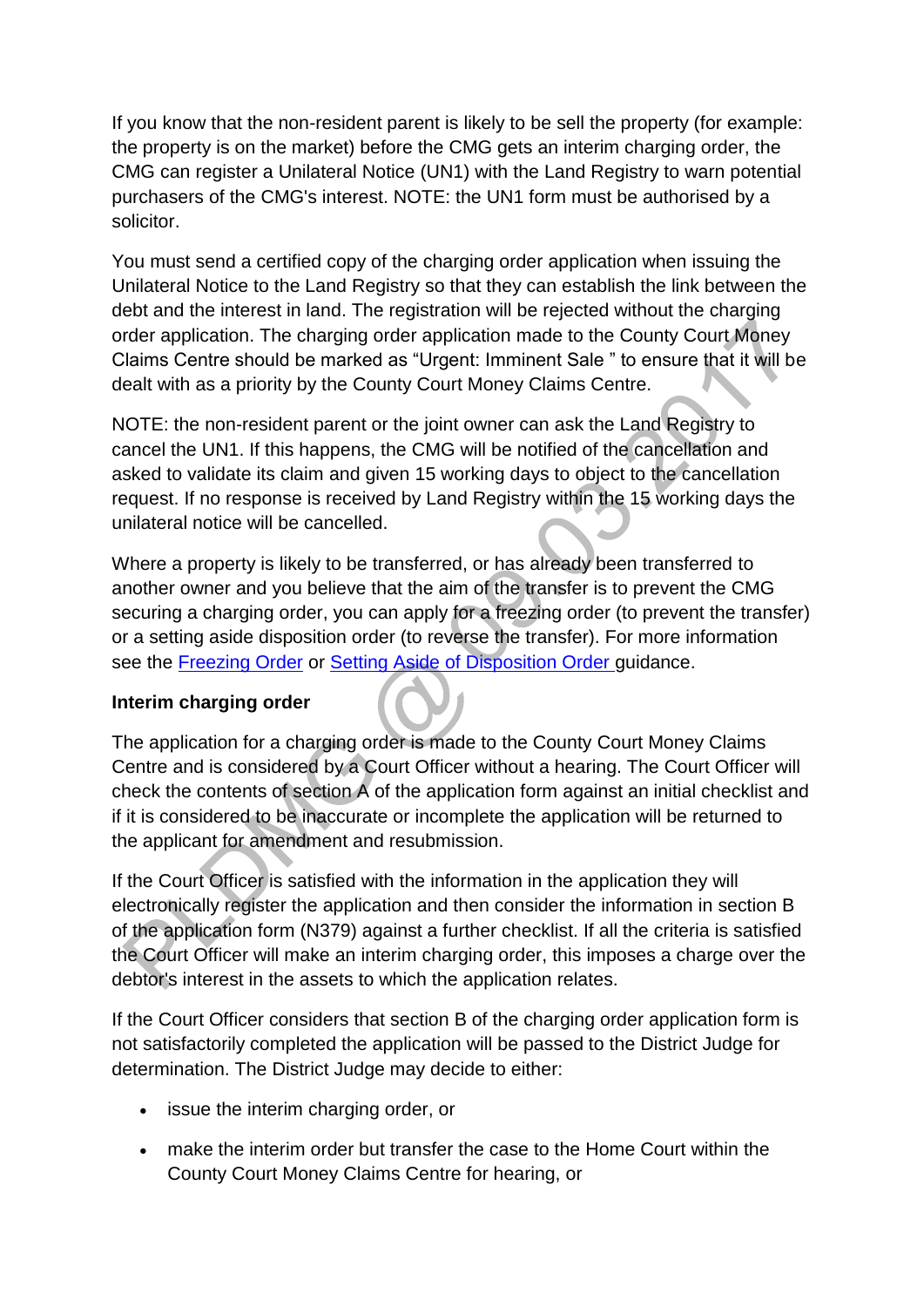make an order transferring the case to the NRP's local County Court to either issue directions or make the interim order and arrange a final hearing date

Once granted the interim charging order will be returned to the SSST for service on the non-resident parent, any other creditors and joint owners within 21 days of the date of the order.

It is the responsibility of the CMG to register the interim order with Land Registry. This action must be taken as soon as possible, once the interim order has been granted.

If the order cannot be served within 21 days of the date of the order an extension can be requested from the County Court Money Claims Centre using the general application form N244. A fee currently £100 will be payable for this extension application.

A certificate of service for each interested party must be filed with the County Court Money Claims Centre within 28 days of service of the interim order upon the NRP and any other interested parties

Once the interim charging order is served CMG, the non-resident parent or other interested party have 14 days from the date of the interim charging order being served to ask the Court Officer to reconsider their decision. Any request for reconsideration must be lodged in the County Court Money Claims Centre within 14 days of the date of the interim order.

# **Interim order – no objections lodged with County Court Money Claims Centre**

If no objections are lodged then the County Court Money Claims Centre District Judge will make the final charging order and there will be no need for a hearing. The final charging order will be issued to SSST for service to the NRP and any other interested parties such as joint owners.

The NRP or joint owner may however make a further application to have the final charging order varied or discharged. If such an application is made the matter will be transferred to the NRP's local County Court for hearing.

# **Interim order – objections lodged with County Court Money Claims Centre**

If the NRP or any interested party wishes to lodge objections contesting the making of the interim charging order they must do so within 28 days of service of the interim order. If objections are lodged then the District Judge within the County Court Money Claim Centre will transfer the case to the relevant court (NRP's local County Court) to list for a hearing about the objections. The court will serve all notices of the hearing.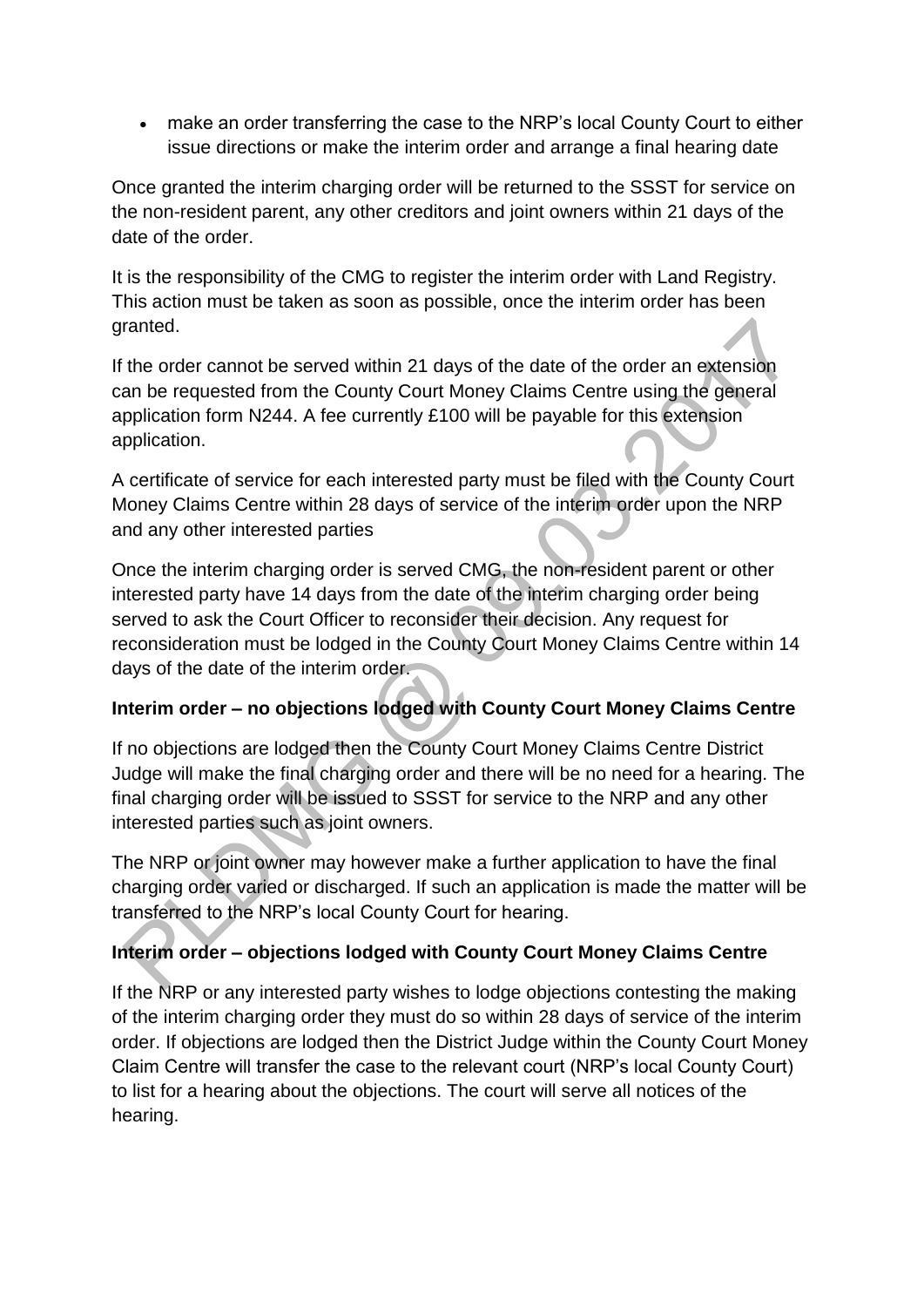The Court Presenting Officer will attend this hearing and will notify the case officer of the outcome of the hearing. The action to take would then depend on the type of asset / land or property the non-resident parent has.

It is the responsibility of the CMG to register the interim order with Land Registry. This action must be taken as soon as possible, once the interim order has been granted.

## **Final hearing**

If the NRP, joint owner or other interested party has raised objections to the making of the interim charging order then the Court Presenting Officer and the non-resident parent, if present, will be called into court when the judge is ready to hear the case. If any interested parties such as a joint owner or mortgage provider attend, they will also be called into the court.

If the non-resident parent fails to attend the hearing, the Court Presenting Officer will be required, if asked, to refer to service of the interim order and the certificate of service filed with the court, prior to presenting the case.

They will assure the judge that it has not been returned and that no new address has been notified and will ask the judge to proceed and hear the case in the non-resident parent's absence.

It is the responsibility of the CMG to register the final order with Land Registry, if the interim order has not already been registered.

## **Land Registry services**

Note: Land Registry practice guides are useful reference material and can be accessed via the Land Registry website. Land Registry [Practice Guide 19:](https://www.gov.uk/government/publications/notices-restrictions-and-the-protection-of-third-party-interests-in-the-register/practice-guide-19-notices-restrictions-and-the-protection-of-third-party-interests-in-the-register) Notices, Restrictions and Protection of Third Party Interests in the Register provides guidance on all notices used by CMG.

The following Land Registry services are requested by using the online Land Registry Portal to:

- request official copies (to determine proprietorship)
- register an Agreed Notice (AN1)
- cancel a Notice (CN1)
- register a Restriction (RX1)
- withdraw a Restriction (RX4)
- remove a Unilateral Notice (UN2)

To register a Unilateral Notice (UN1) the application must be sent by post.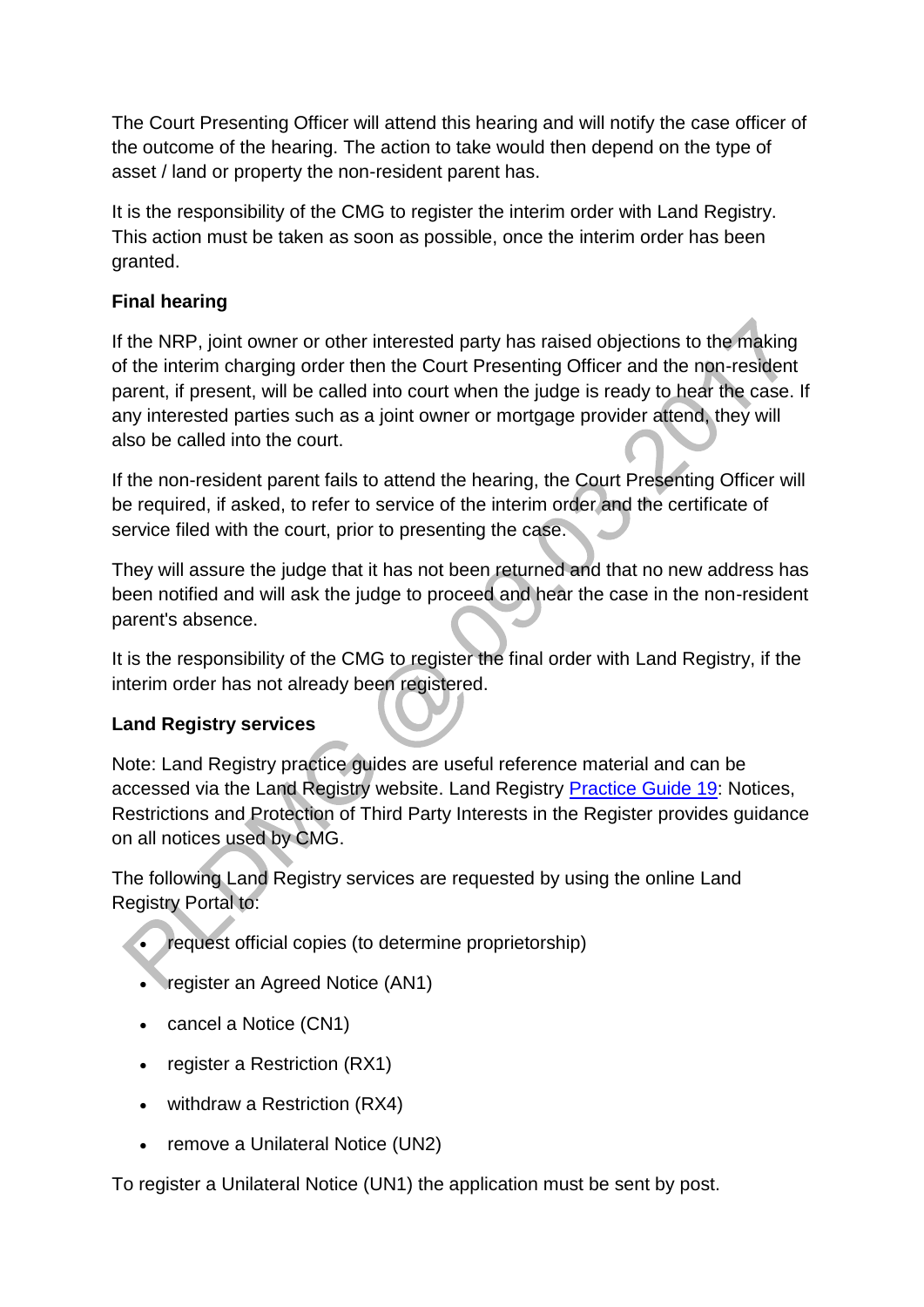## **Register interim order with Land Registry**

When the interim order is granted, it must be registered as soon as possible. This will prevent the non-resident parent selling, transferring or re-mortgaging the property, and will ensure that the debt is secured.

The action taken will depend on whether the non-resident parent is the sole or joint owner.

### **Non-resident parent is a sole owner**:

The charge can be registered as an Agreed Notice (form AN1). An Agreed Notice is attached to the property, and whilst it doesn't prevent the non-resident parent from selling the property, it will transfer to any potential new owners if it is not satisfied first, so in effect it will make it very difficult for the non-resident parent to sell.

## **Non-resident parent is a joint owner**:

Where the property is under joint ownership, it should be registered as a Restriction (form RX1). A Restriction is on the non-resident parent's beneficial interest in the property. Again, it does not prevent the non-resident parent from selling the property, but it does put a duty on the seller to notify us of the transfer before it takes place (they will need to send a certificate to Land Registry to confirm that we have been notified before the property can be transferred).

Where a Unilateral Notice has been registered due to an imminent sale, once the interim charging order is granted, the Unilateral Notice must be cancelled and replaced with an Agreed Notice for Sole Ownership or a Restriction for a jointly owned property.

# **Register final order with Land Registry**

The final order must be registered with Land Registry if the interim order has not already been registered. This will prevent the non-resident parent selling or remortgaging the property, and will ensure that the debt is secured. If the interim charging order has been previously registered with the Land Registry, there is no need to register the final order when granted and indeed to incur the cost of registering the charge with Land Registry again.

Where a Unilateral Notice (see Commence Charging Order Action and Pack Preparation for information on how and when to register a Unilateral Notice) has been registered due to an imminent sale, and not removed at the interim stage, this must be cancelled and replaced with an either the Agreed Notice (AN1) or the Restriction (RX1).

To cancel the Unilateral Notice and replace it with an Agreed Notice or a Restriction see Land Registry Portal.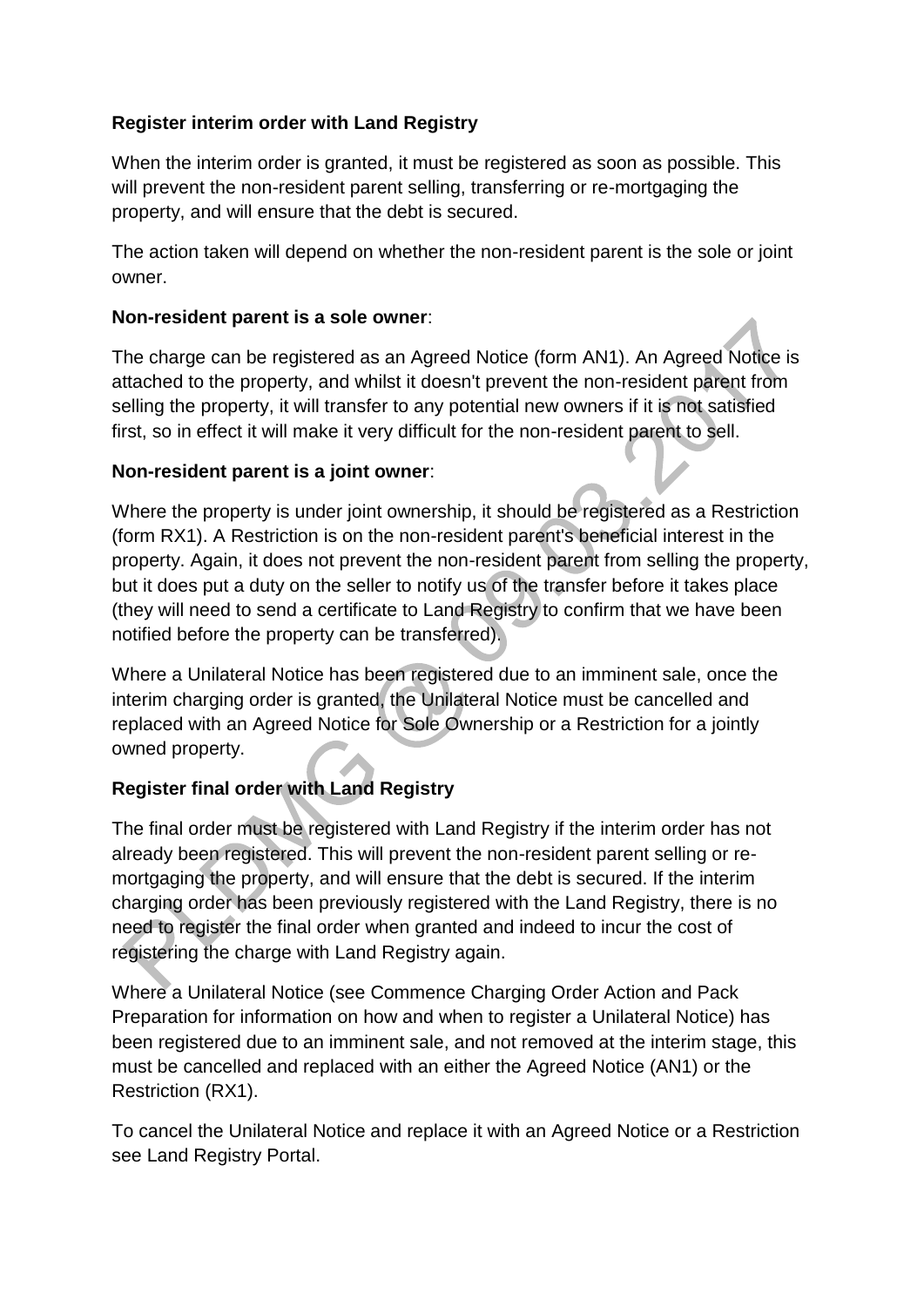#### [Charging Order: Decision Making Guidance](http://np-cmg-sharepoint.link2.gpn.gov.uk/sites/policy-law-and-decision-making-guidance/Pages/Legal%20Enforcement%20-%20England%20and%20Wales/Charging-Orders.aspx)

#### Charging order

A charging order allows a debt to be registered against certain assets owned by a person in England and Wales and can be applied for if a non-resident parent is the sole or joint owner of property (e.g. a house or land).

Note: where the non-resident parent is registered as the proprietor but has no beneficial interest in the property for example there is a deed of trust demonstrating that the property is held on trust for another party, a charging order application would not be applicable. However, where a Trust Deed gives the non-resident parent a % interest in the property, a charging order application may be made.

A charging order can only be considered if the non-resident parent owns a property of this type and if you proceed with an application, you would need to provide evidence to the court confirming this.

#### **Multiple properties / Orders for Recovery**:

- a single charging order application may be made in respect of more than one property. However, the court should be asked how they would want this application to be made as each county court may have different practices
- a single charging order application can be made where there are multiple orders for recovery

### **Evidence of ownership: address(es) of the property are known**

Where there is an indication that the non-resident parent may own property / land and the address details are known, ownership of the property can be confirmed by requesting Land Registry official copies. Official copies will show the property's Title Deed number, proprietor(s) details and any charges which are registered against the property / land.

Official copies should be requested from the Land Registry, who holds proprietorship details for all registered land in England and Wales. These documents will form the proprietorship evidence presented to the court within the charging order application. If Land Registry official copies are already held, but are over three months old, you should request new official copies.

However, the Land registry has only been maintained since the 1970s and if the property is not registered, the Land Registry will not be able to confirm ownership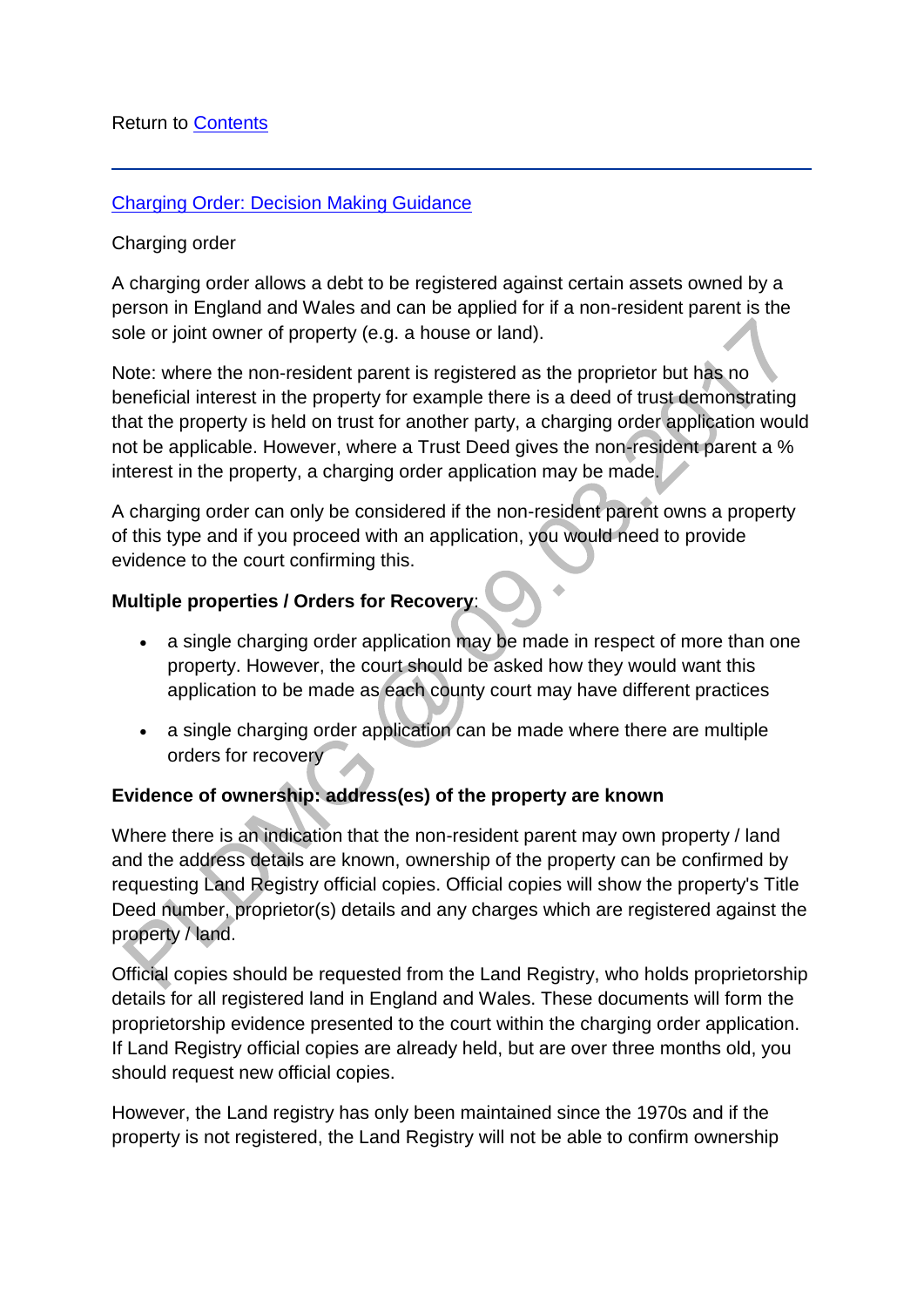details. Refer to the drop down below for advice about obtaining evidence of ownership in cases where property is unregistered.

### **Evidence of ownership: unregistered property / land**

Charging order (and order for sale) action can still be taken against unregistered property, but you should obtain alternative evidence confirming ownership before making a charging order application.

Suitable evidence may already be available: for example, we may have a statement from the non-resident parent confirming that they own a specific property on the Maintenance Enquiry Form, or the parent with care may have reported that the nonresident parent owns property.

If there is no suitable evidence immediately available, you will need to obtain this before proceeding. In these circumstances you should write to the non-resident parent asking if they own the property and including details of our criminal compliance sanctions. Enquiries can also be made to the Local Authority to see if the NRP is registered at this address on the electoral roll. If the non-resident parent fails to respond, then criminal proceedings can be considered under Section 14(A)3 Failure to provide information.

NOTE: if it is known that a mortgage is held in respect of a property, then if all other enquiries (see [Information Gathering\)](http://np-cmg-sharepoint.link2.gpn.gov.uk/sites/policy-law-and-decision-making-guidance/Pages/Legal%20Enforcement%20-%20England%20and%20Wales/Charging-Orders.aspx) have been exhausted, information regarding ownership can be sought from the appropriate lender by making a request as prescribed in Regulation 4 (2) (i) of the Child Support Information Regulations 2008.

## **Evidence where address(es) of the potential property are not known**

If we have information to indicate that the non-resident parent owns property / land, but the address details of the potential property are not known, then evidence of ownership cannot be confirmed by requesting Land Registry Official Copies. In these circumstances, it may be appropriate to request a search of the Index of Proprietors Names (IOPN). This search cannot be used as a way of seeing what information we can get, but should only be considered where:

- there is sufficient information for us to have good reason to believe the nonresident parent owns properties (e.g. we are aware he / she has rental income), and
- we have been unable to confirm the address details through any other method (e.g. the parent with care has been unable to provide this information and the non-resident parent has failed to do so)

### **Deciding to conduct an IOPN search: overview**

You must discuss with your line manager the reason why you feel an IOPN search is necessary to move the case forward. This needs to include: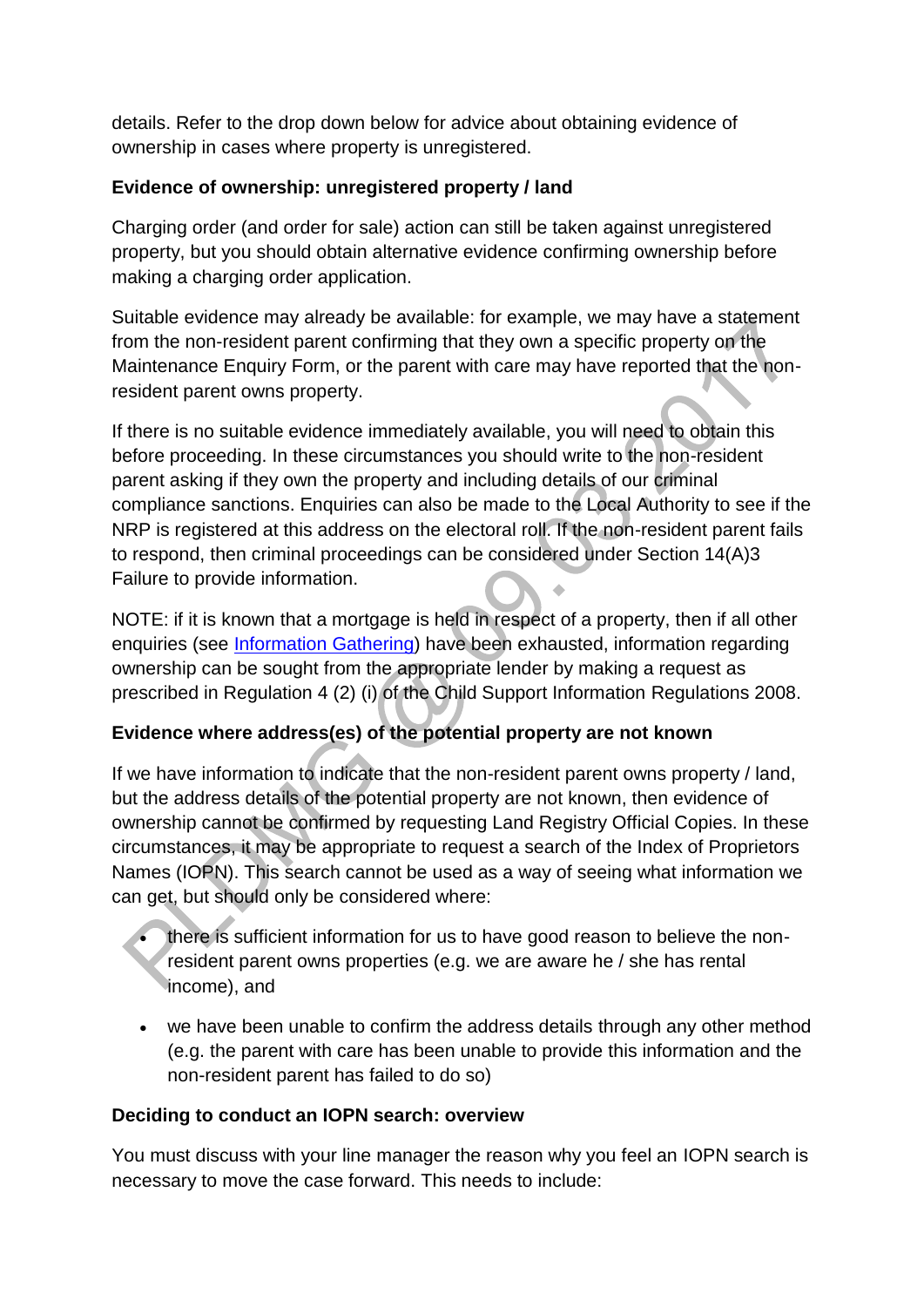- confirmation that all other options for gathering information have been exhausted, and
- agreement on the names on which the search will be conducted, and therefore agreement on how many searches will be requested and the cost that will be incurred (see the note below for further details)

The line manager's decision to submit the request for a search must be documented on the case papers. This decision must also include details of all other information gathering options that have been attempted and exhausted.

NOTE: re client names and IOPN Searches

When you are completing the IOPN search forms, it is important to remember that:

- a search can only be made on the name in which the property title was registered, and
- only one name is permitted per search request

If a person with multiple forenames has registered their property in only one or a combination of their forenames, there may therefore be a need to make multiple searches on each name or combination of names or initials that the individual may have used.

The usefulness of the search will depend on how unusual or common the client's name is and an assessment of how much other information is held against which the search results returned by Land Registry can be checked.

Note: the parent with care may be able to advise how the non-resident parent would be likely to have completed his name for official documents.

## **Submitting an IOPN search request**

When the IOPN search forms have been completed, they must be submitted to a line manager for checking before onward submission to Land Registry. This is to ensure that:

- the decision that the case is suitable for an IOPN search has been documented and the manager is satisfied that access is appropriate, proportionate and legitimate
- the forms have been completed correctly

If the line manager is satisfied that all documentation has been correctly completed, the request can be issued to the Land Registry. If not, it should be returned to the caseworker for amendment and re-submission.

### **IOPN search results**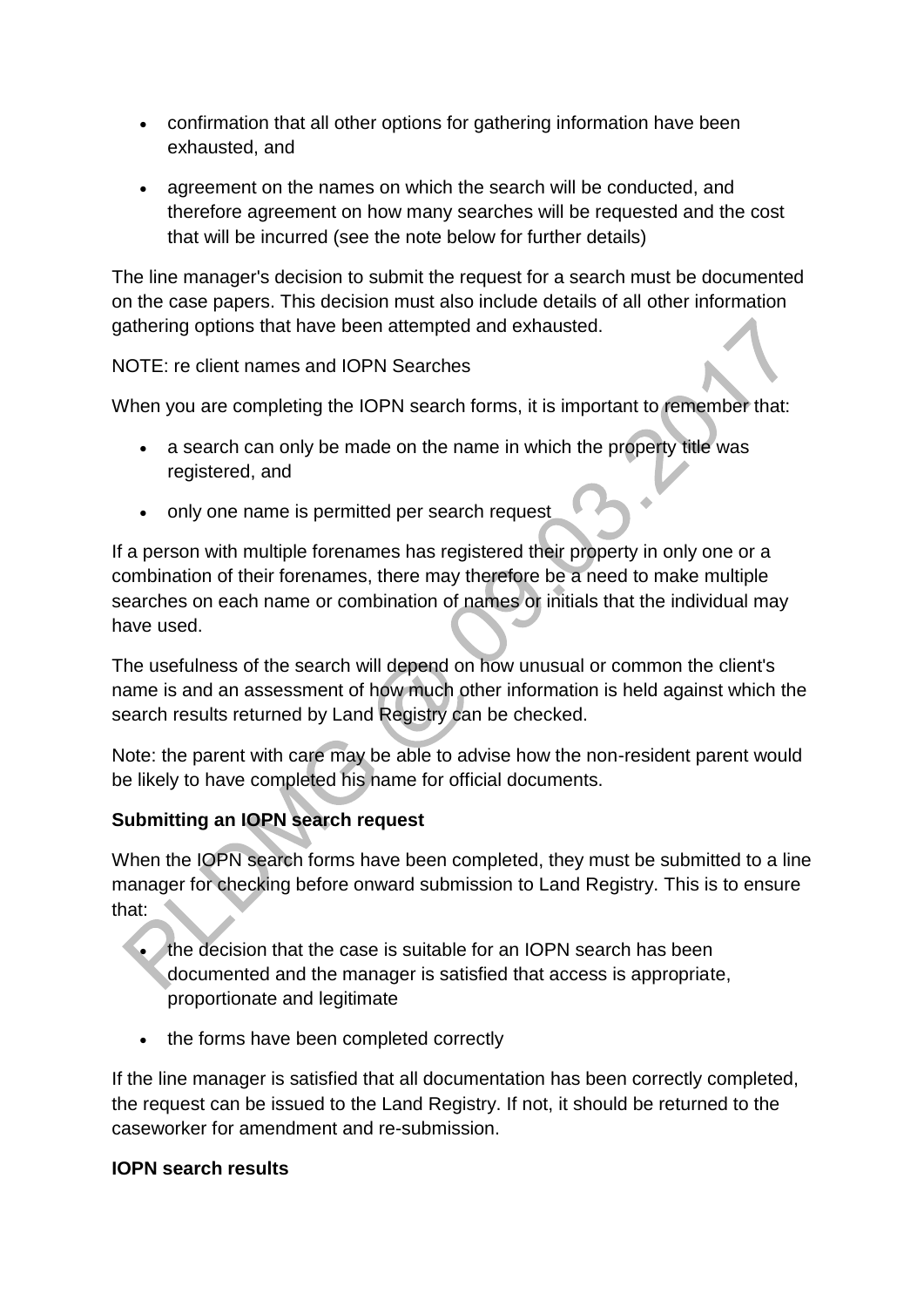A full list of properties may be returned by Land Registry which covers the whole country as it is a full register search but the CMG must only pursue a detailed search on those properties in the geographical areas known to the CMG as a result of other information gathered e.g. from the parent with care. Each search attracts a separate charge so a business decision needs to be made on whether a search is requested.

You need to be aware that some of the information returned as a result of an IOPN search may not, following investigation, refer to the client whose property details they are trying to obtain. This is information that the CMG has no on-going need for and no right to retain. Search results returned by Land Registry that are not relevant to the non-resident parent must be disposed of using CMG-approved secure methods i.e. confidential waste.

Note: information should never be held for individuals who have no connection with the CMG is a clear breach of Data Protection rules. It is important that any information is destroyed quickly once office copies have been obtained.

Extreme care must be taken to isolate out the address that may relate to the nonresident parent. Only once the case manager is absolutely certain should they seek office copies for confirmation.

There is no requirement to hold on to any of the information returned under an IOPN search. Once the names on the list have been used to search the Land Registry Portal to obtain the relevant Official Copies, then the IOPN search results must be destroyed.

- If the search has provided the information required based on the information supplied then consider requesting an Official Copy.
- If the search has been unsuccessful and there are no further options then proceed to saving any documentary information gathered thus far

Deciding whether to take Charging Order action

When deciding whether to take charging order action you will need to consider how effective a charging order is likely to be. You will need to consider all of the aspects of the case and come to a reasoned conclusion, which you can fully support with documentary evidence.

You should take the following factors into account:

## **Amount of debt**

Consider if the debt is sufficiently high to justify seeking a charging order. The County Court Money Claims Centre expects the minimum debt included in the charging order application to be at least £1000 as it is expected that other less stringent measures such as enforcement agency (bailiff) action or deduction orders will achieve payment of the lower sums.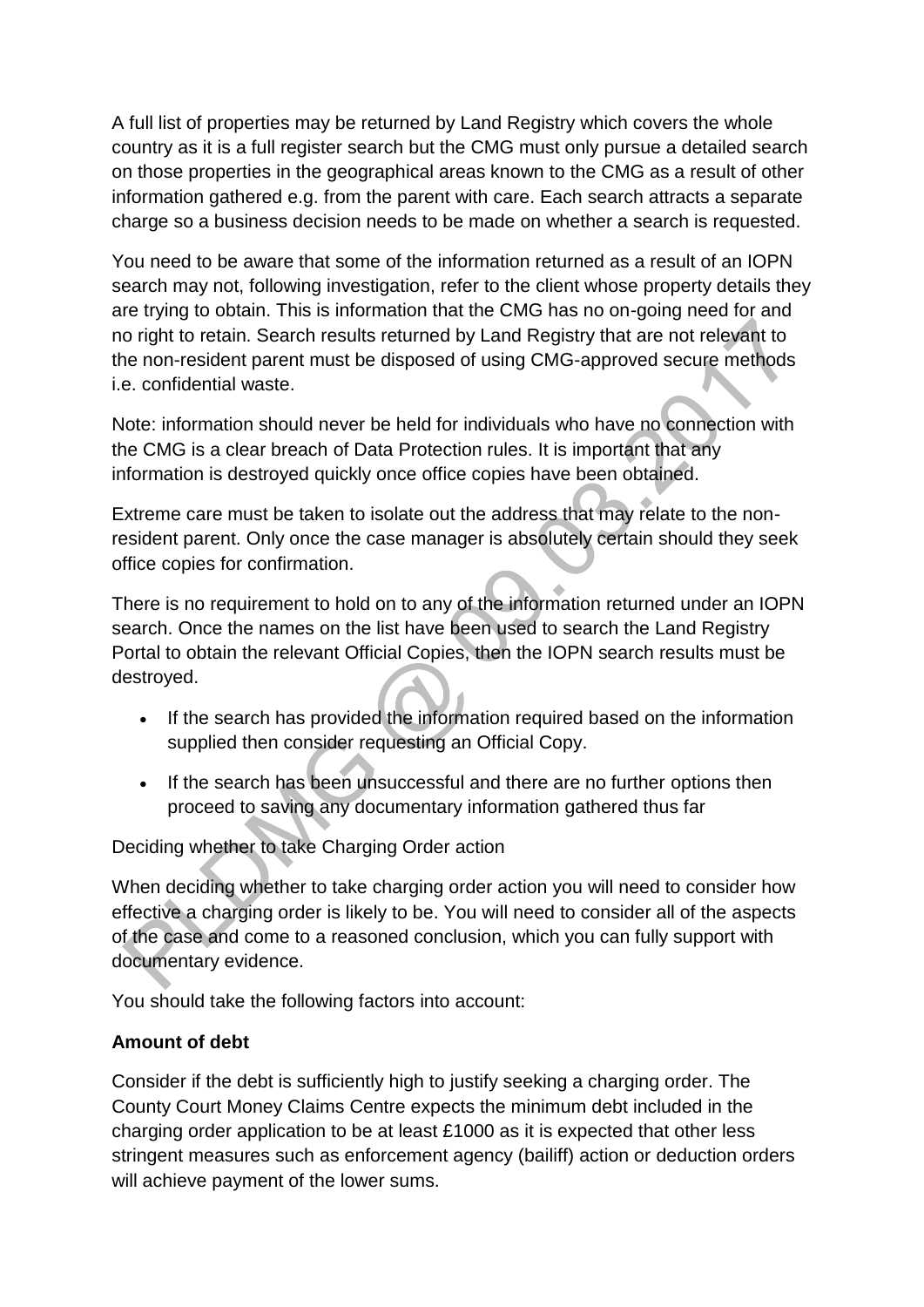The £1000 de minimis level is however discretionary and where it can be justified applications can be made for lesser sums of at least £750. Where there are multiple orders for recovery for lower amounts of arrears these can be added together and one charging order application made for the accumulated total.

## **How much equity is in the property?**

If there is very little equity in the property and it is currently up for sale, there may not be enough equity to repay the debt and so you may consider that charging order action is not appropriate.

If the house is not currently up for sale and it could be some time before the property is sold, then when the house is put on the market the equity could have increased (and so the CMG's charge could be fulfilled).

# **Are there any other charges registered against the property?**

If the non-resident parent already has other charges against their property, these charges will be satisfied before the CMG's entry. Depending on the level of equity in the property it may mean that charging order action is not appropriate.

Charges on a property are met in the order they are registered, other than a legal charge (i.e. the mortgage lender) who will receive their money first.

# **The welfare of any children involved in the case**

You must give consideration to any child likely to be affected by your decision. The presence of children in the non-resident parent's household should not deter the CMG from considering proceedings. The non-resident parent should be made aware of the enforcement proceedings, the consequences for their family and the considerations that have been made.

Refer to the guidance on [Discretionary Decision Making](http://np-cmg-sharepoint.link2.gpn.gov.uk/sites/policy-law-and-decision-making-guidance/Pages/Evidence%20and%20decision%20making/Evidence-and-decision-making.aspx#DDMguidance) for further advice about making / recording discretionary decisions and welfare of the child consideration.

# Charging Order action - Recording the decision

When you have made your decision on whether or not to take charging order action you will need to record your decision in full, with reference to the reasons why you have made your decision.

## **These reasons should include:**

- . the welfare of the child
- reference to any evidence obtained (i.e. Land Registry Official Copies / evidence that the non-resident parent owns stocks / shares / interest in a trust fund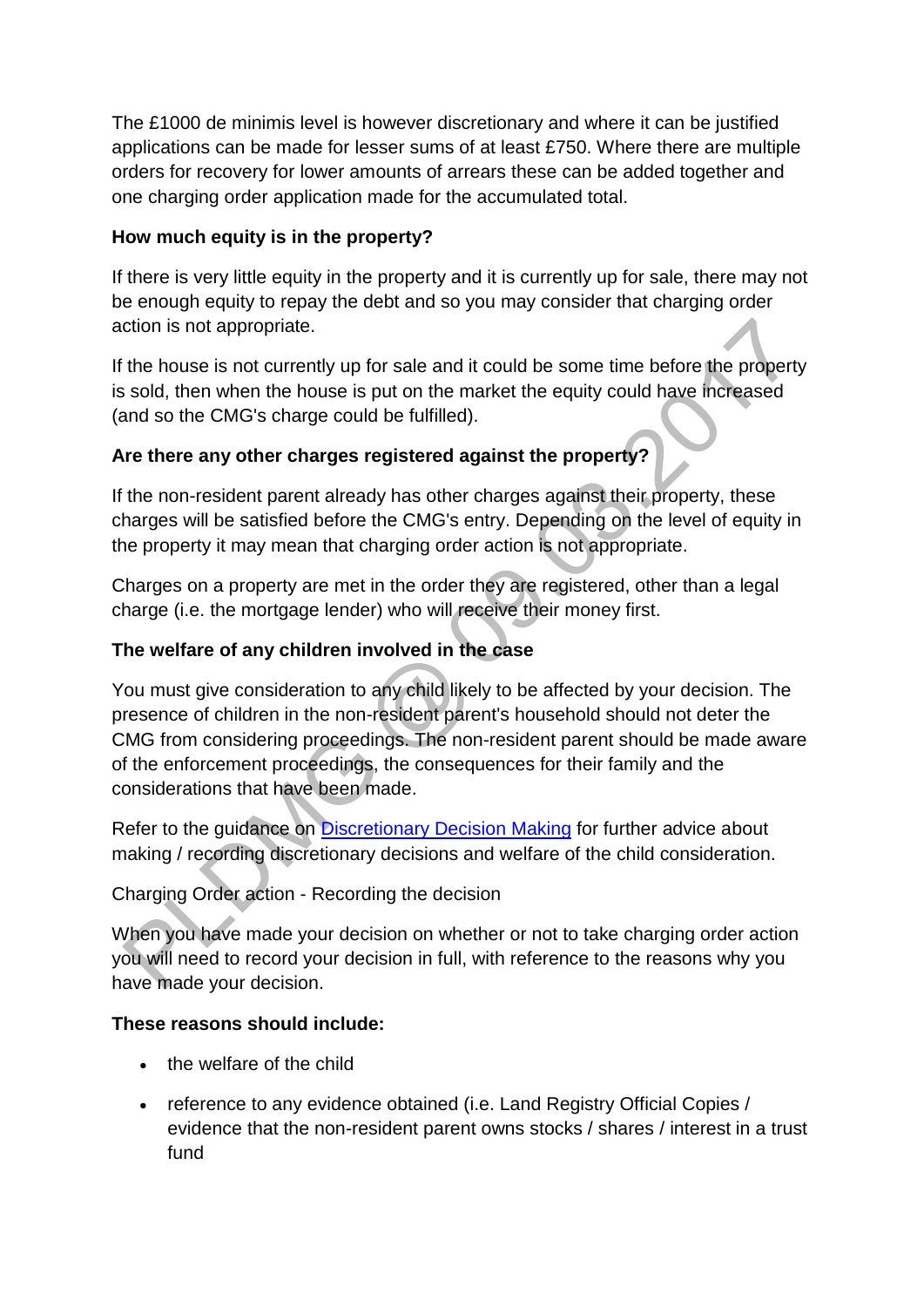whether the non-resident parent has still failed to make payment or a payment agreement for the principle debt and the amount due or part of the amount on the order for recovery awarded is still due

By fully recording the decision, if it is later disputed or queried, it can be seen to have been made reasonably, giving due regard to the Welfare of any Child/ren.

### Charging Order: Final Hearing

If the non-resident parent or any other interested party wishes to object to the interim charging order, they must first file and serve a written objection on the County Court Money Claims Centre within 28 days of the interim being served.

The final hearing will be attended by the Court Presenting Officer and:

- the non-resident parent if they wish to give reasons why the final order should not be granted, and
- any other party who may have an interest in the property

Where the case is considered complex or where the non-resident parent is to be legally represented or the non-resident parent is a solicitor or legally qualified and has notified the CMG, an agent solicitor will be instructed to present the case.

Final hearing: outcomes

The options open to the district judge at the hearing are:

- to issue further directions or listing
- to draw and dispatch the final charging order for service
- to discharge or modify the interim charging order

It is at the discretion of the district judge (as provided in part 73.8 of the Civil Procedure Rules) whether to grant the final charging order or not. Unless a good and robust reason can be given by the non-resident parent or another interested party, the district judge will usually grant the final order.

The court will notify the CMG, as to whether the final order was granted or not. This notification (N87) will usually be sent to the caseworker's office, but may sometimes be sent by the court directly to the Court Presenting Officer. If no notification has been received within two weeks of the final hearing date, the caseworker must contact the Court Presenting Officer to check if they have received it. If not, they will have to contact the court to find out what has happened.

### **Final charging order granted**

If the interim order has not already been registered, the final order must be registered with the Land Registry.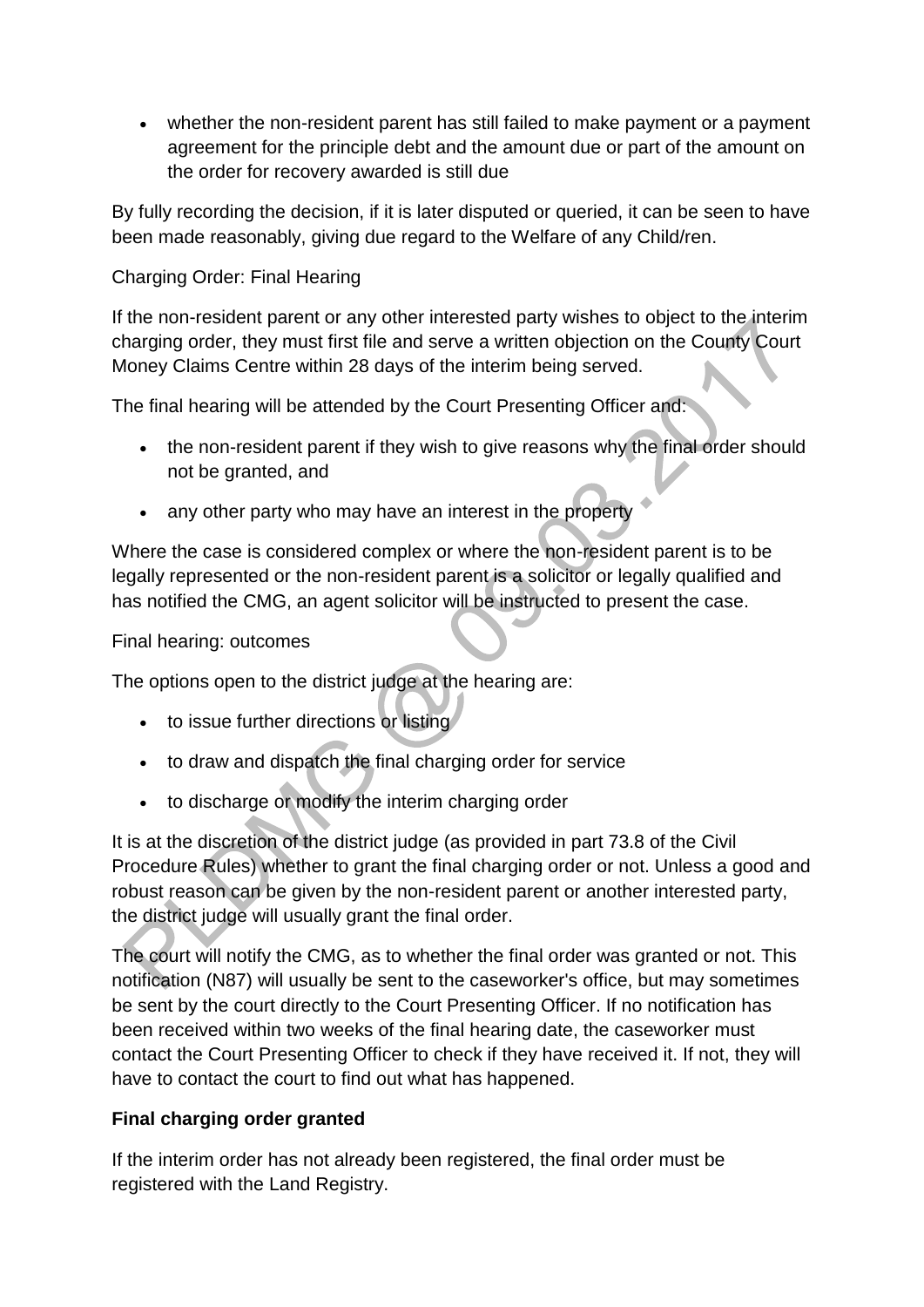The action required will depend on whether the non-resident parent is the sole (register an Agreed Notice) or joint owner (register a Restriction).

Where a Unilateral Notice (UN1) has been registered due to an imminent sale, and not removed at the interim stage, this must be removed and immediately replaced with an Agreed Notice (AN1) or a Restriction (RX1).

If the interim charging order has been previously registered with the Land Registry, there is no need to register the final order when granted, as this would incur the cost of registering the charge with Land Registry again.

### **Final charging order: application dismissed**

If the charging order application is dismissed at the final hearing, you must decide if an appeal is appropriate. In order to do this you must:

- review the file when it is returned from the CPO (if it has not been returned they must request that it is returned immediately)
- consider the reasons why the application was dismissed
- consider the possible grounds for appeal (an appeal must be on a point of law, for example the court made an incorrect decision)
- seek advice from your team leader and Policy colleagues if necessary

The CMG's intention to appeal a decision must be brought to the court's attention at the earliest opportunity. The Court Presenting Officer may advise the court at the final hearing of the CMG's intention to appeal. If this has not been done, the court must be notified if we decide to appeal.

If an appeal is being made, it must be submitted no later than 21 days from the date the decision was made as provided in part 52.4 of the Civil Procedure Rules.

Refer to the guidance on [CMG appeals against enforcement action](http://np-cmg-sharepoint.link2.gpn.gov.uk/sites/policy-law-and-decision-making-guidance/Pages/Legal%20Enforcement%20-%20England%20and%20Wales/Commission-appeals-against-court-decisions.aspx) for further advice.

## **Final charging order: hearing adjourned**

The final charging order hearing may be adjourned for a number of reasons, such as:

- the non-resident parent or another interested party wishes to attend, but they cannot attend on the original hearing date
- the non-resident parent or another interested party has raised an objection to the charging order which may take some time to resolve
- the court has asked the CMG to provide some additional information, e.g. for the non-resident parent to produce evidence of a trust deed showing he will